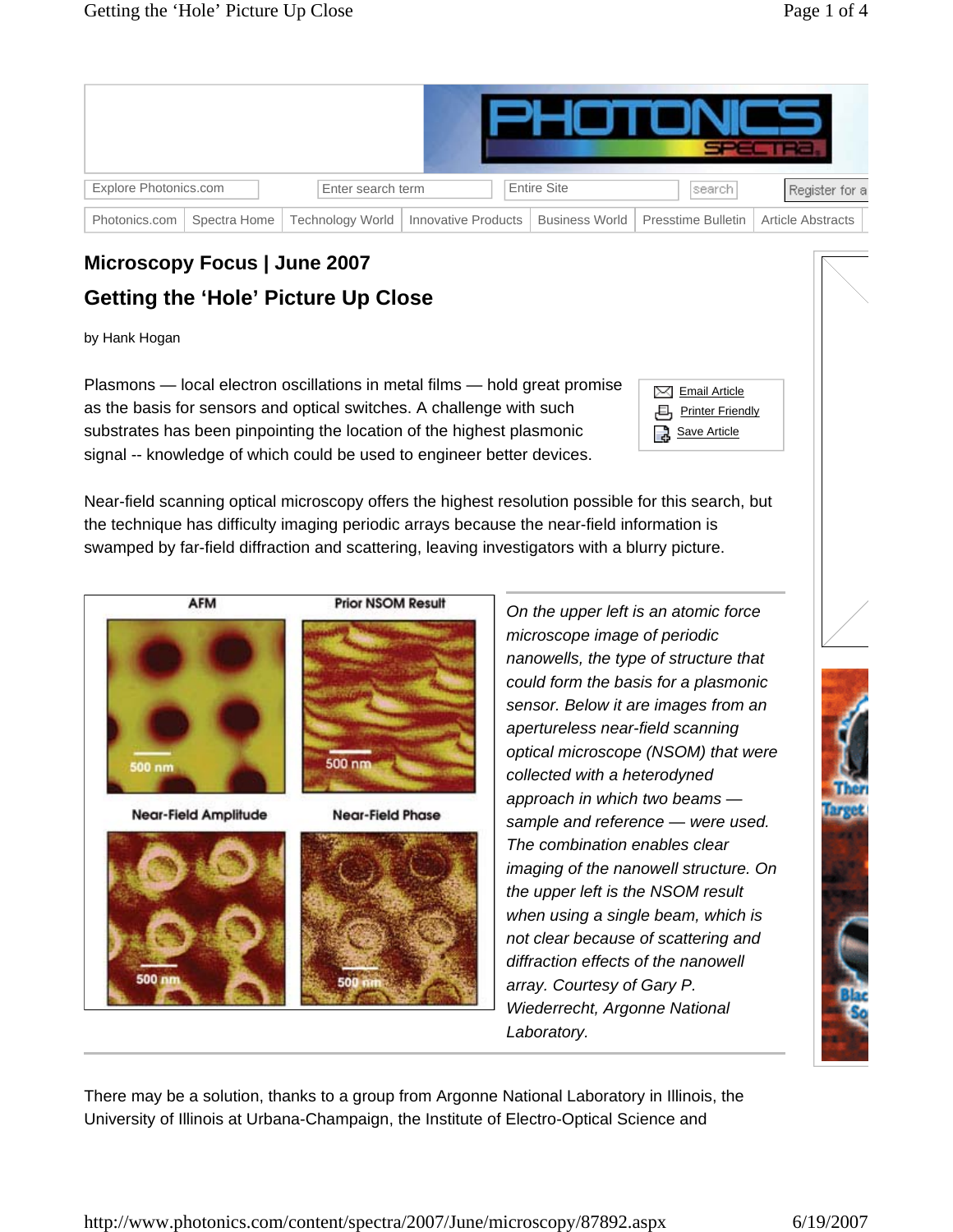Engineering in Tainan City, Taiwan, and the University of Technology of Troyes in France. Instead of the single illuminating beam typical of near-field scanning microscopy, the investigators used two beams, applying a heterodyne detection scheme in a novel way. This approach enabled them to overcome a highly diffractive and highly scattering substrate.

"We can eliminate the far-field diffracted light in periodic structures so as to detect the optical near-field," said Argonne's Gary P. Wiederrecht.

In a typical apertureless near-field scanning microscopy setup, an atomic force microscope is operated in tapping mode: A sharp tip mounted at the end of a cantilever vibrates up and down with an amplitude of a few tens of nanometers. The tip is brought within a few nanometers of the sample surface, and a laser beam illuminates the tip, producing near-field information about the surface below the tip.

In this homodyne method, there is also a background signal, which makes image analysis difficult — particularly for the substrates used in plasmonic studies.

In contrast, the heterodyne method — which Wiederrecht noted was invented by Rainer Hillenbrand and Fritz Keilmann of Max Planck Institute of Biochemistry in Martinsreid, Germany — uses both an illumination and a reference beam, creating the latter from the former through frequency shifting. The signal from the sample is combined with the reference beam, allowing extraction of near-field information.

In experiments, the researchers used two acousto-optic modulators to make the reference beam, with a Coherent Inc. krypton laser as a light source. They used a Veeco Instruments Inc. atomic force microscope and a Hamamatsu photomultiplier tube for a detector.

With this setup, they imaged arrays of gold-coated nanowells of a size below the laser's wavelength. For example, they successfully imaged wells of 400-nm depth, 450-nm diameter and 800-nm periodicity.

The technique could be used to determine the very highest signal areas in periodic plasmonicbased sensor structures. The researchers also see it being employed to resolve subwavelength fields in photonic band gap structures and to determine the material excitation from which the optical field is derived.

"The strong signal enhancement achieved with heterodyne detection takes the sensitivity of near-field microscopy to a new level. It is most powerful when extracting the optical near-field from high levels of far-field noise," Wiederrecht said.

*Optics Express, April 2, 2007, pp. 4098-4105.*

Start a discussion on this article or any photonics topic in the Photonics.com Community Forum





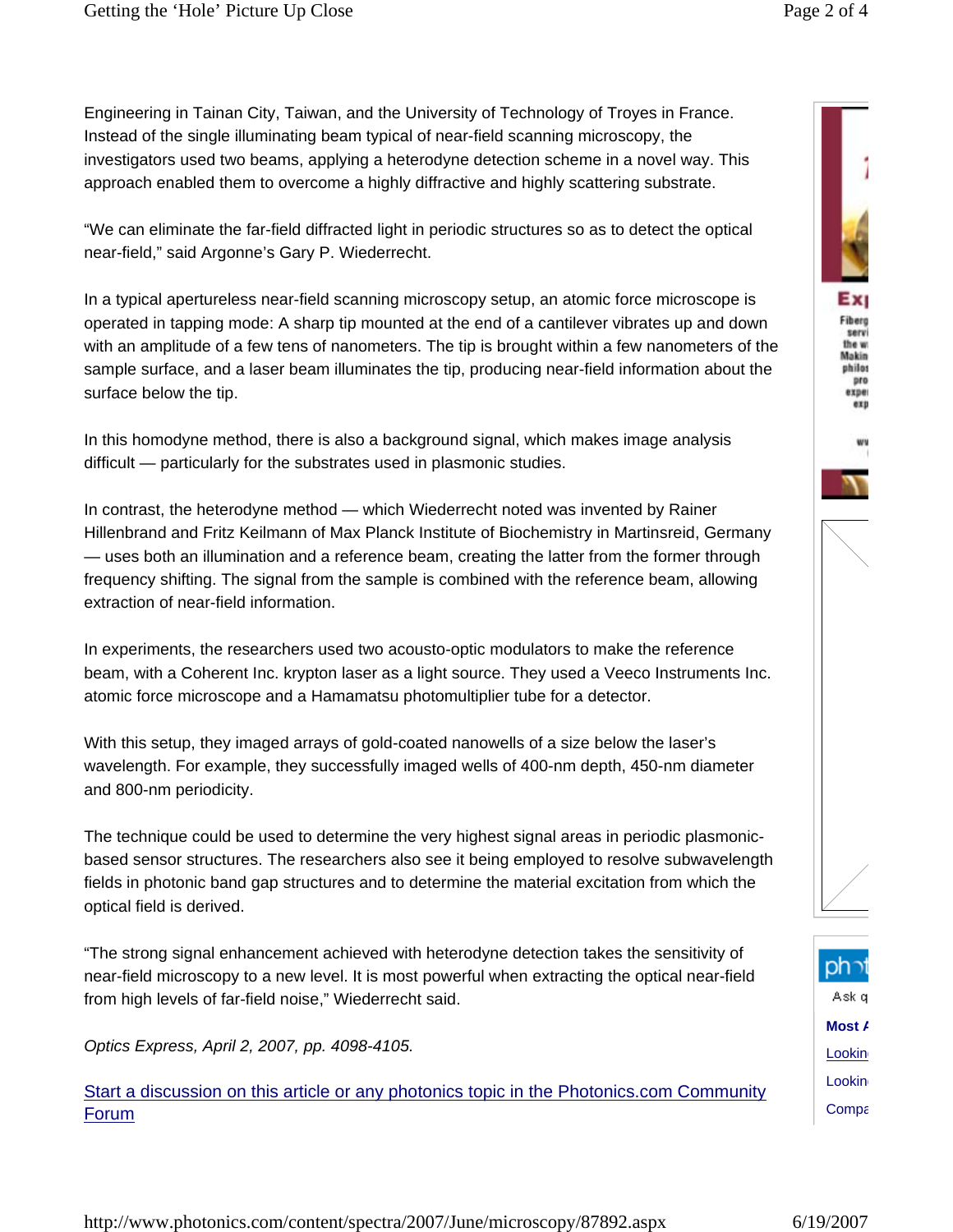**More Microscopy Focus**

Identifying Atoms by Feel

2007



Search the online version of the most comprehensive directory in the industry.

Subscribe to the Print Directory | Update Your Listing



Now

**Comple** 



Home | About Us | Advertising Info | News & Features | Photonics Spectra | Photonics Directory | Photonics Dictionary

Laurin Publishing provides comprehensive worldwide coverage of the photonics industry: optics, lasers, imaging, fiber optics, ele

© 1996-2006 Laurin Publishing. All rights reserved.

Photonics.Com is Registered with the U.S. Patent & Trademark Office.